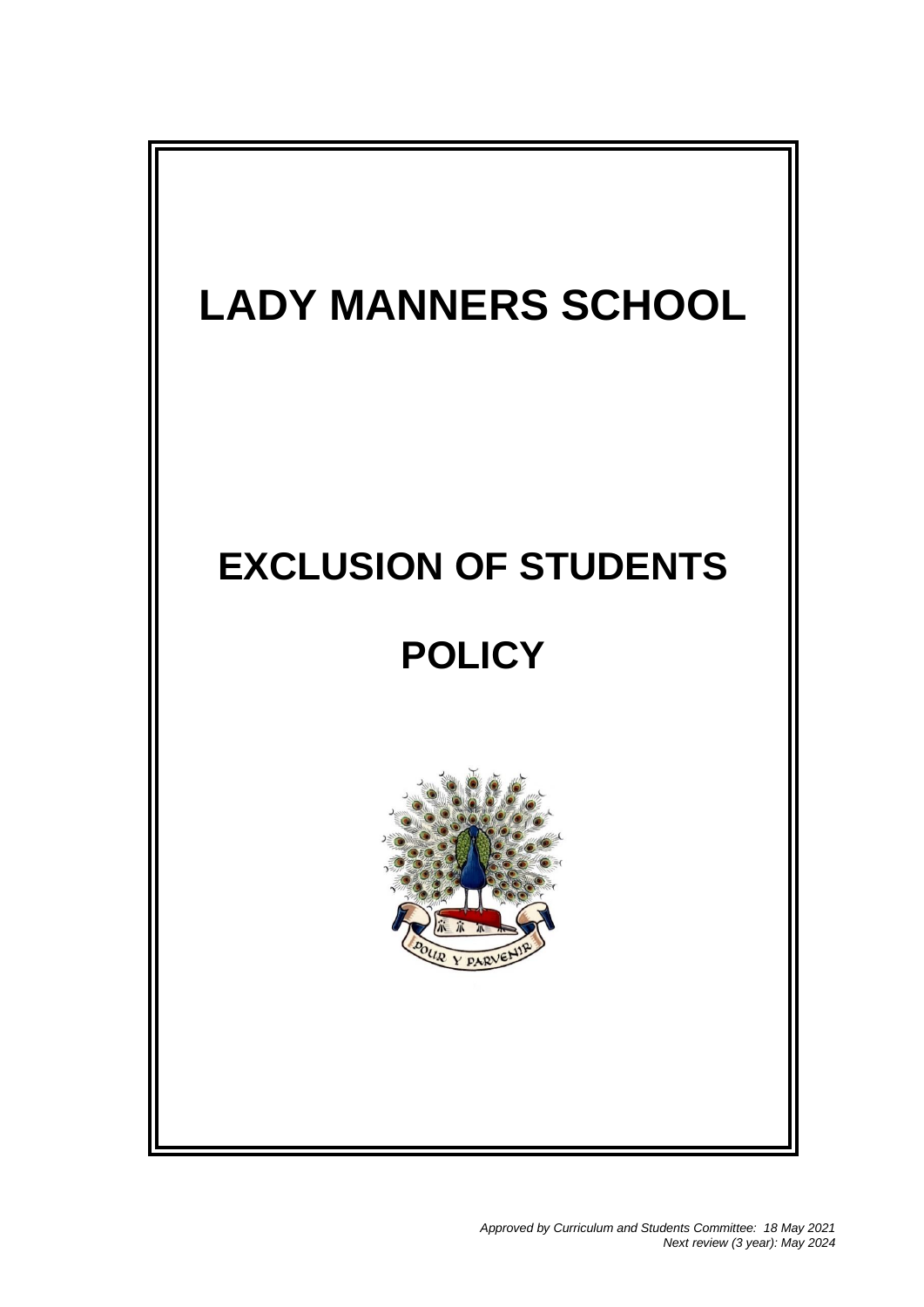### **1. AIMS**

At Lady Manners School we strive to attain the highest standards in our work, have respect for others and develop our individual talents.

# **2. PRINCIPLES**

- 2.1 Lady Manners School is an inclusive community comprehensive school and does not seek to exclude students from education.
- 2.2 There is a 'Code of Conduct' for students and school rules are derived from the spirit of that 'Code of Conduct'. The 'Code of Conduct' is part of Governors' documentation as an appendix to the Behaviour for Learning Policy. It is widely available to students, parents and staff and can also be found on the school website.
- 2.3 Only the Headteacher can exclude students from school. However, if the Headteacher is unavailable then a Deputy Headteacher or Assistant Headteacher, in acting as the Headteacher, can issue an exclusion.
- 2.4 Generally, exclusions will be used:
	- either for serious breaches of the Code of Conduct
	- or when other possible sanctions have been tried and have not led to sufficiently improved conduct
	- or when the presence of the student on site could seriously harm the education of others or the smooth operation of the school as a whole
	- or in emergency circumstances when the continued presence of a student on site cannot be managed and would pose a real danger to other students or staff
- 2.5 A permanent exclusion will normally be used:
	- either for very serious breaches of the 'Code of Conduct'
	- or if allowing the student to remain in school could seriously harm the education or welfare of others
	- or when all other possible strategies have been considered or applied and this is the only possibility that remains
- 2.6 A fixed term exclusion will be for the shortest time necessary, because exclusions of more than a few days may make it more difficult for the student to successfully reintegrate into school. However, exclusions may be longer if previous fixed-term exclusions have been given to the student.
- 2.7 Exclusion will not be used as the response to every form of serious behavioural difficulty. When student disruption occurs, staff will intervene promptly in order to keep students in school wherever possible and so avoiding the sanction of exclusion, particularly permanent exclusion.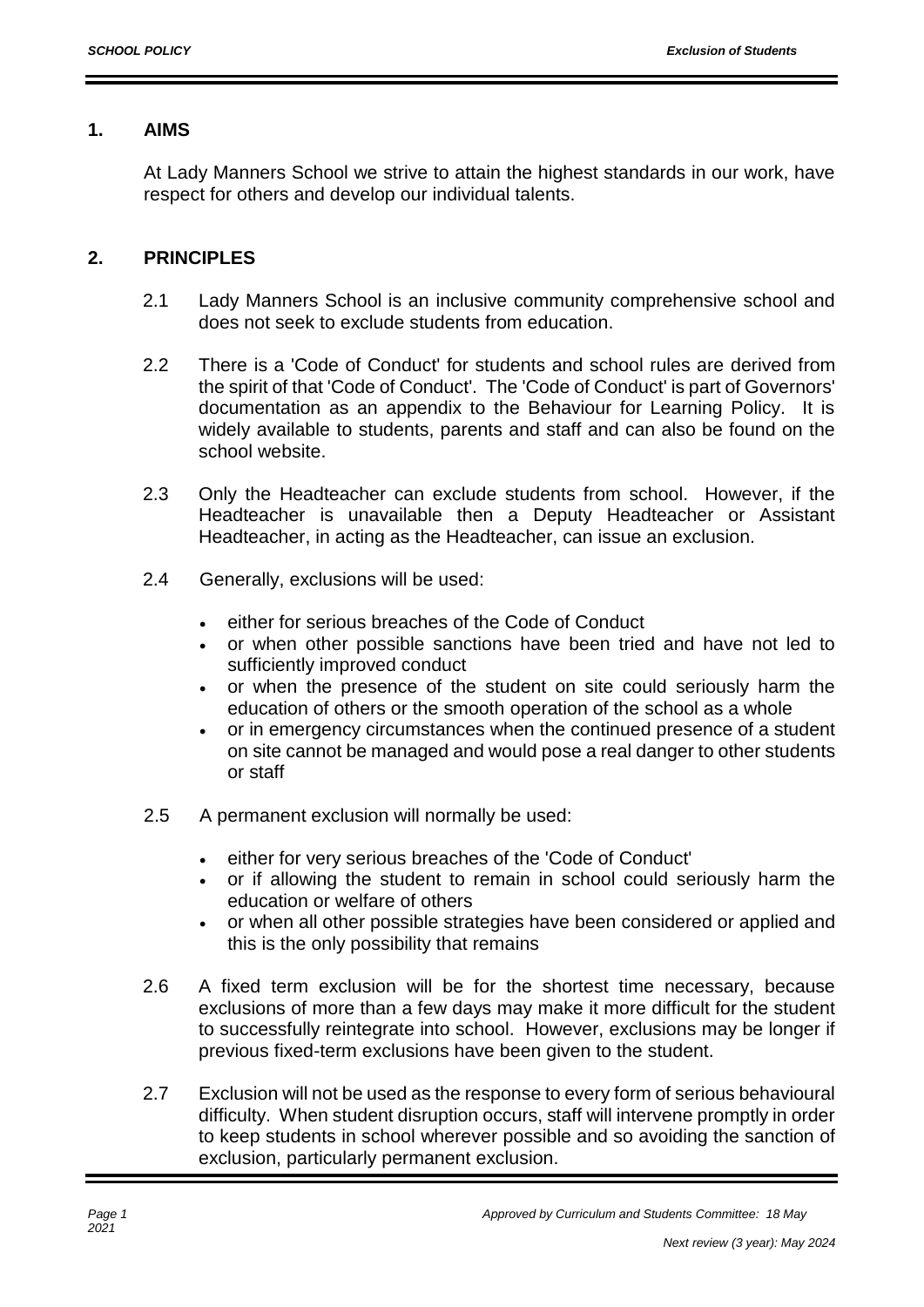2.8 The Headteacher will take the decision to temporarily or permanently exclude having considered all available evidence. The decision can be based on a 'balance of probability' when absolute proof is unavailable.

### **3. AVOIDING EXCLUSION**

Staff at Lady Manners School take reasonable steps to avoid exclusion. These steps can include:

- implementing and monitoring the Behaviour for Learning Policy
- arranging staff training in behaviour management strategies and helping staff to develop their skills and professional expertise
- engaging support and involvement from parents this can include negotiated agreements which avoid exclusion
- the use of appropriate outside support agencies providing support through a Pastoral Support Plan (PSP), the Special Educational Needs Code of Practice and through the use of the Common Assessment Framework (CAF)
- managing changes to educational provision and placements this could include a change of class or lesson, or the provision of an element of appropriate work experience
- linking with neighbourhood schools for the possibility of managed moves or deferred transfers
- providing facilities and capacity for internal, supervised work when deemed appropriate
- using other school strategies like counselling, detention, removal from particular activities, placing on-report, disciplinary warnings or meetings

# **4. OTHER REMOVAL FROM THE SCHOOL SITE**

There are other circumstances in which individual students can be removed from the school site. The following circumstances are not exclusions.

4.1 Where a student is accused of a serious criminal offence but the offence took place outside the school's jurisdiction or in circumstances when the school is not allowed to gather evidence. In these circumstances the Headteacher may decide that it is in the interests of the individual concerned and of the school community as a whole for that student to be educated off site for a certain period, subject to review at regular intervals. In these circumstances, the Headteacher can authorise leave of absence if parental consent is granted. If parental consent is not granted, then the Headteacher can use delegated powers from the Governors to provide for the education of the student elsewhere, if such provision is available. This type of authorised leave of absence should be ended as soon as possible, and if a future exclusion regarding the linked circumstances is a possibility, then the parents should be informed at the outset.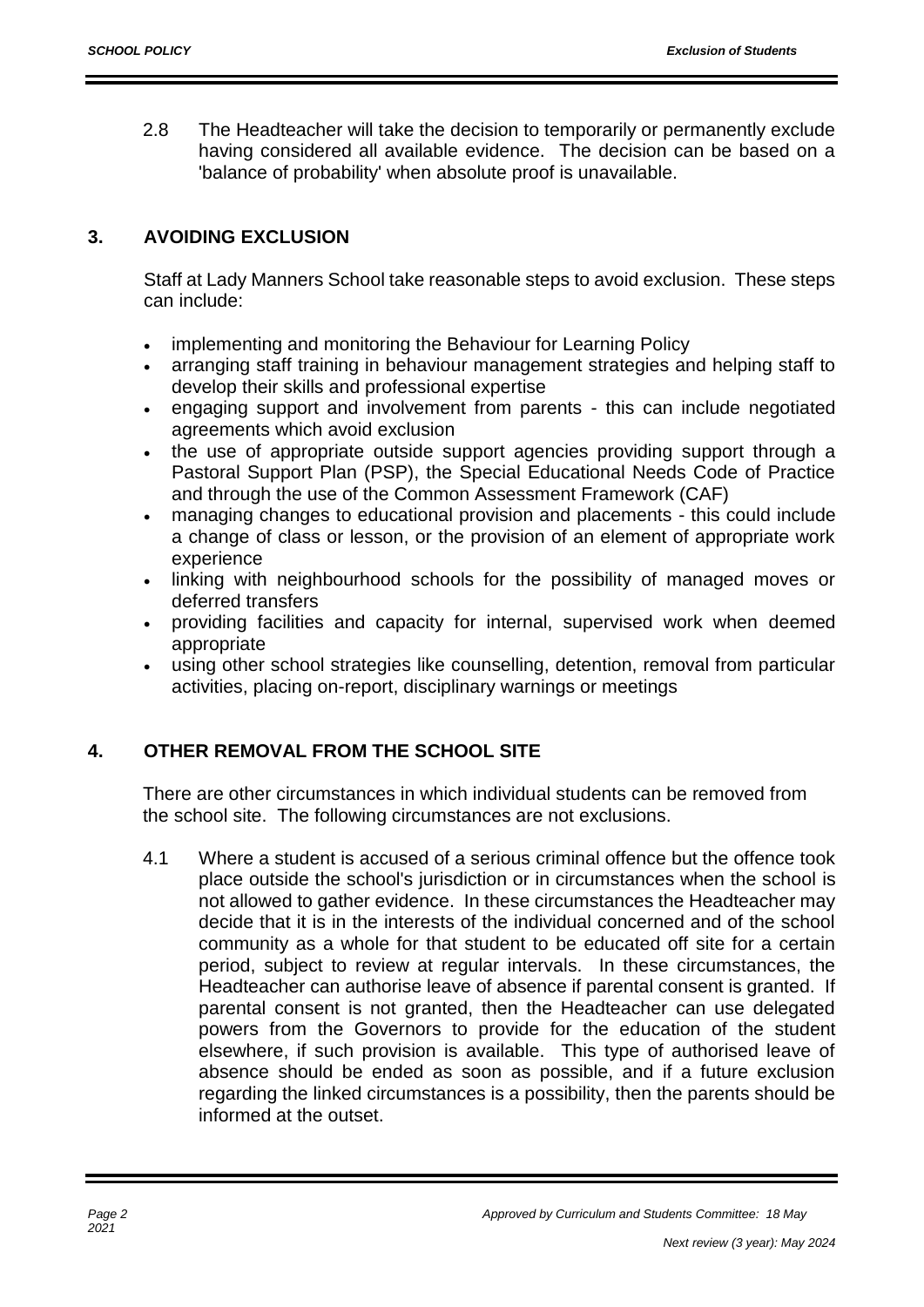- 4.2 Where, for medical reasons, a student's presence on the school site represents a serious risk to health or safety the Headteacher may send the student home after consultation with the student's parents and a health professional, if available. This can often be in circumstances when a student has a notifiable disease or some other health situation that poses a risk. It might also apply if there are social, mental or emotional well-being consideration that temporarily emerge and have an impact on the immediate capacity of the student to cope in the school environment. In such situations the school records this as an authorised absence.
- 4.3 A student can be given permission by the Headteacher to leave school to remedy breaches of the school's rules on appearance or uniform, where this can be done quickly and easily. When making this decision, the child's age and vulnerability must be considered. If the process of changing appearance takes any significant time then it should be recorded as an absence. This absence should be authorised unless the circumstances apply regularly to the student concerned, when it can be an unauthorised absence.
- 4.4 If a condition applies to a student that they can only be allowed onto the school site once they have been screened for offensive weapons, then they can be refused entry that day if they refuse to undergo screening. This is not an exclusion but counts as an unauthorised absence.

#### **5. GENERAL ROLE OF THE HEADTEACHER**

- 5.1. The Articles of Government of the School require the Headteacher to promote:
	- students' self discipline;
	- proper regard for authority;
	- good behaviour and respect for others.
- 5.2. The Headteacher, senior leaders and the staff in general will endeavour to strike the balance between:
	- the need to maintain discipline and good conduct to secure an orderly learning environment in the interests of all students;
	- the need to ensure that students experiencing difficulties are given every opportunity to improve their behaviour.
- 5.3. If exclusion is deemed necessary, the Headteacher will:
	- follow the prevailing legal procedures and regulations, and school policy;
	- ensure full possession of available facts before acting although where there is overall immediate risk to the safety of students or staff a provisional decision would be required at once;
	- consider any views expressed by student and/or parents.

# **6. GENERAL ROLE OF THE GOVERNING BODY**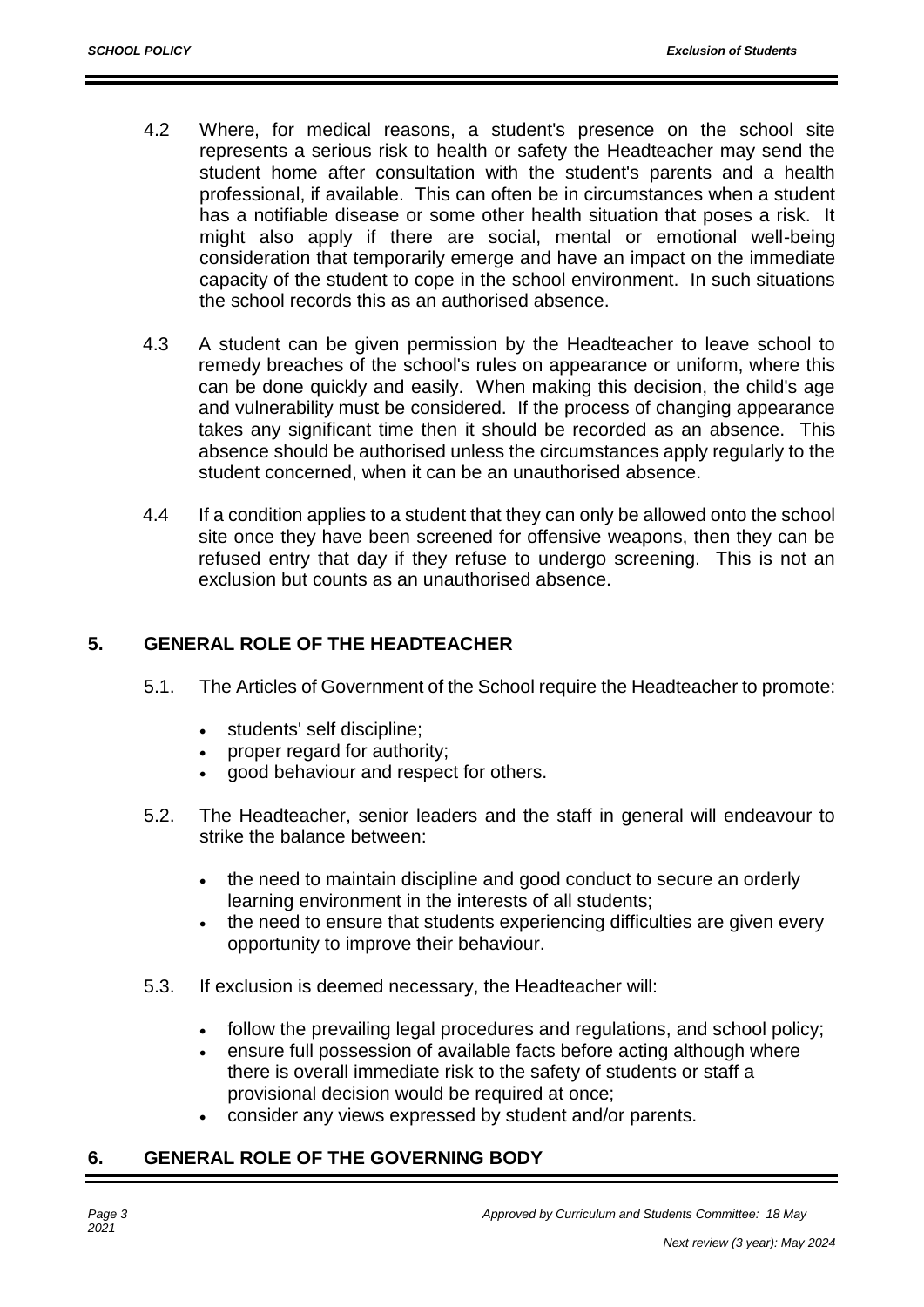- 6.1 The Governing Body will seek to influence the ethos of Lady Manners School - its general atmosphere and philosophy, and hence its standing within the community. In so doing, it will:
	- support the Headteacher and staff in maintaining high standards of discipline;
	- ensure fairness to individual students and their parents.
- 6.2 The Governing Body will be informed about each individual exclusion. In the case of permanent exclusions, exclusions which result in the student being excluded for more than five days in a term<sup>1</sup>; or exclusions which would result in the student missing an external public examination, the Governing Body and Local Authority will be notified within one working day. For all other exclusions the Governing Body will be notified at the next Governing Body meeting. The Local Authority will be informed accordingly.
- 6.3 The Governing Body will consider parents' representations about exclusions. This will normally be undertaken by a sub-committee of at least three governors.
	- If the exclusion is either permanent or would bring the student's total number of school days excluded to more than 15 in the term, then consideration and possible reinstatement will take place within 15 school days after receiving notification of the exclusion.
	- If the exclusion is for more than 5 school days, but not more than 15, then the Governing Body will consider reinstatement of the student, if requested to do so by parents, and this will be within 50 school days of receiving notice of the exclusion.
	- If any exclusion would result in the student missing a public examination then, so far as is reasonably practicable, this will be considered by governors before the date of the examination. In such circumstances, the exclusion can be considered by the Chair of Governors independently.
	- In the case of a fixed period exclusion which does not bring the student's total number of school days exclusion to more than 5 in a term, the Governing Body will consider any representations made by parents, but it cannot direct reinstatement and there is no requirement to hold a meeting with parents. Any such consideration will normally take place within 50 school days following notification of the exclusion, but there is no actual time limit.

<sup>1</sup>  $1$  There are six terms in a Derbyshire academic year.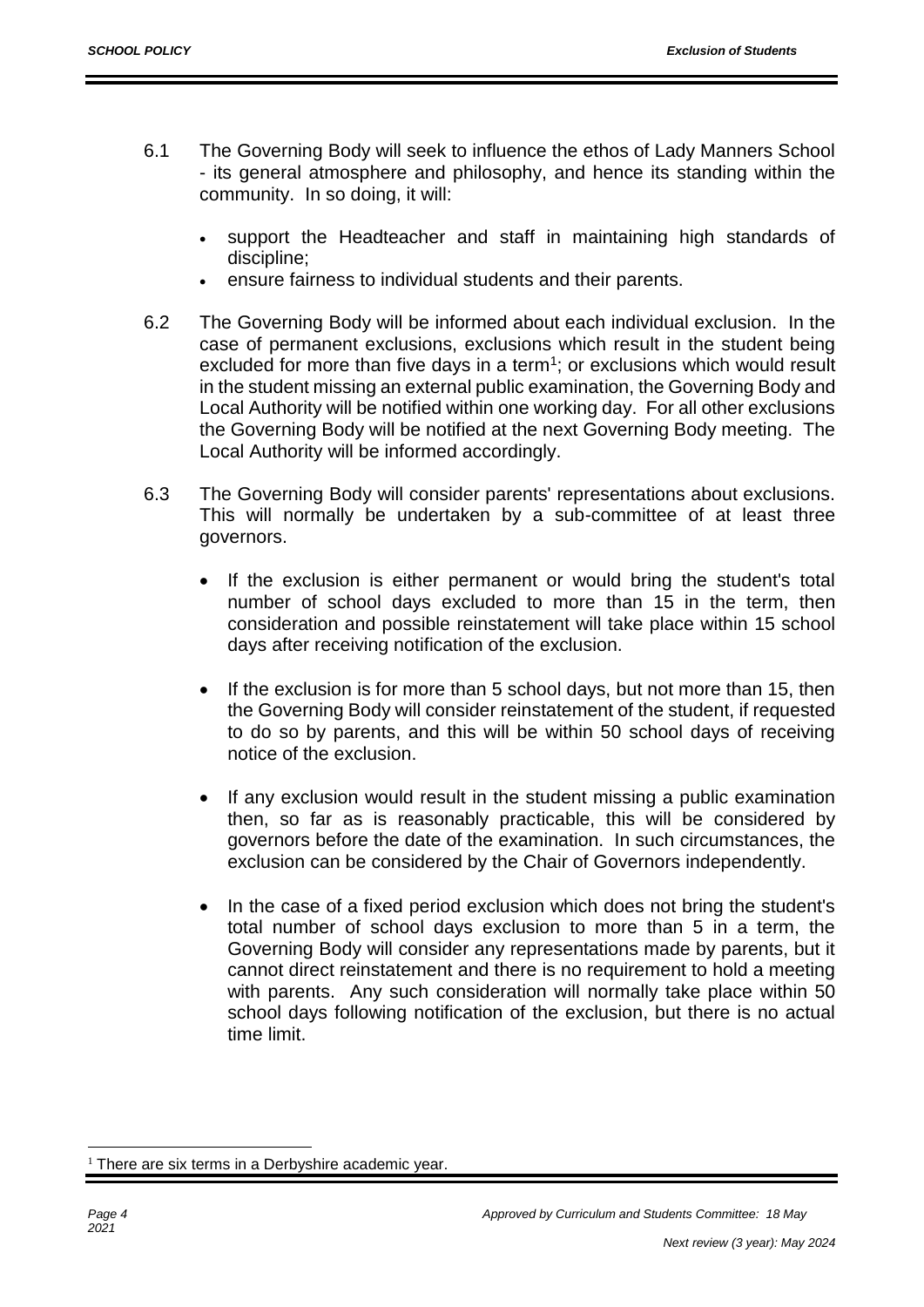#### **7. APPROPRIATENESS OF EXCLUSION AS A SANCTION**

The Headteacher will seek to ensure that any punishment is appropriate to the offence. In determining the need and duration of any exclusion, the Headteacher will take into account a range of relevant and potentially influential factors including:

- previous record;
- special circumstances (e.g. domestic problems);
- special educational needs;
- contribution of peer group pressure to the problem;
- severity of the behaviour, frequency of occurrence and likelihood of recurrence;
- effect on the functioning of the students and other students and the school in general;
- location of the offence, whether on school premises or beyond;
- presence or otherwise of staff when the offence was committed;
- group influence;
- effect of previous disciplinary sanctions;
- age and health of student;
- safety implications;
- likely effectiveness of support agencies

This list is not exhaustive and the circumstances of vulnerable students will be considered carefully, although the general needs of the school and of other children could well mean that an exclusion is still the sanction which is applied.

Staff at Lady Manners School take care to ensure that disciplinary procedures are applied objectively and consistently across all students and cultural groups.

#### **8. EXCLUSION PROCEDURES**

At Lady Manners School exclusion procedures are applied according to the current national requirements.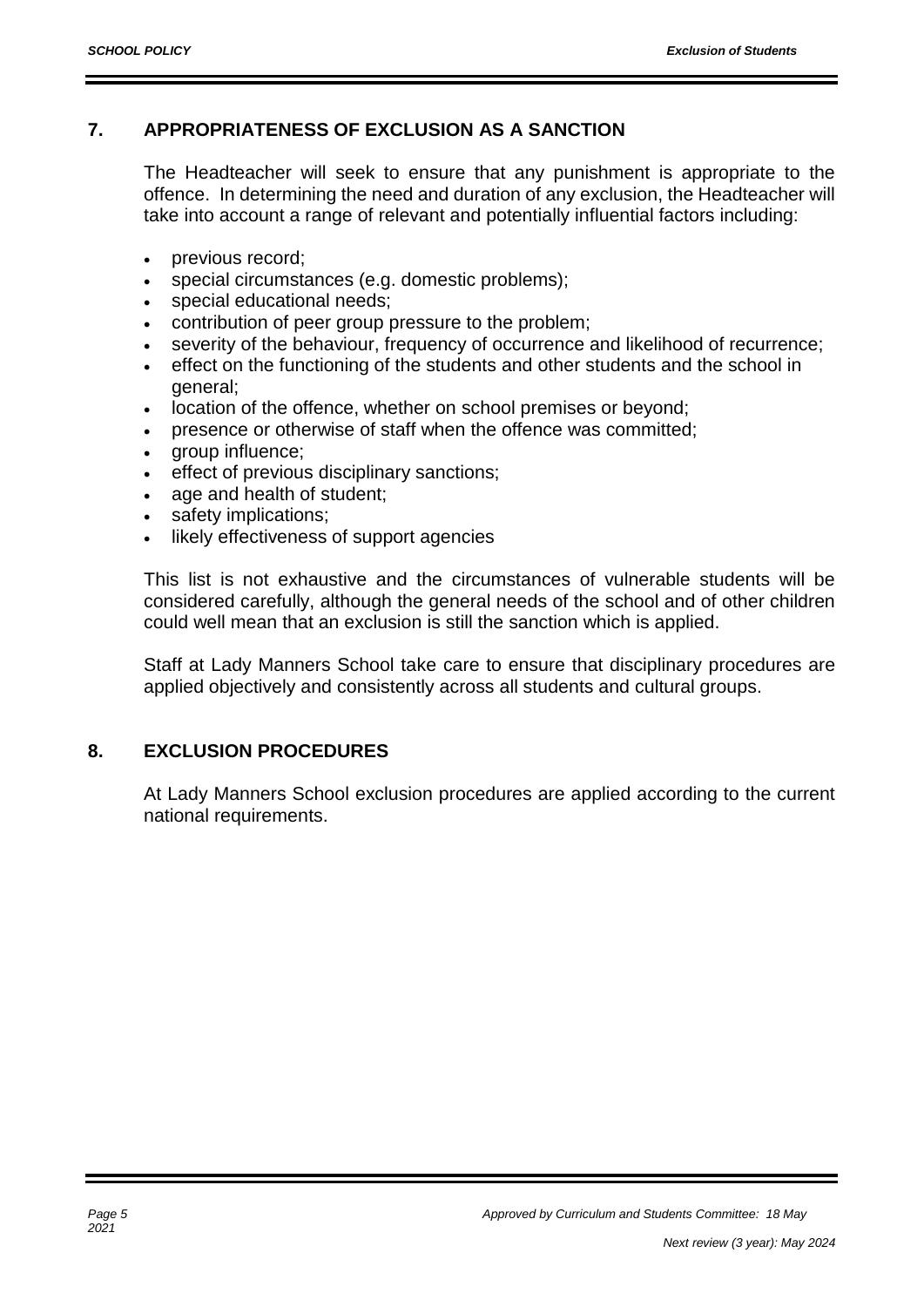#### **APPENDIX**

#### **Additional Information Regarding Exclusion Procedures**

- 1. On the day of the exclusion, parents will be contacted, probably by telephone, to inform them about an exclusion. Fixed term exclusions can range from occasionally just a lunchtime or half a day (lunchtime exclusions are recorded as half day exclusions) up to a maximum of 45 days in any one school year.
- 2. The exclusion will then be confirmed by letter which will be sent within one school day of the exclusion. This letter will include information about why the exclusion has been necessary; the length of the exclusion; the parental right to make representations to the governors if they feel that the school has acted unreasonably and unfairly; and contact details of where they can gain advice.
- 3. The school will also inform the local authority and governors about all exclusions. There is no obligation to inform governors or the local authority about fixed term exclusions of 5 days or less immediately, as long as they are reported at least once per term. For longer exclusions, the Headteacher must inform the governors and local authority within one working day.
- 4. For exclusions between 1 and 5 school days, students will access work via Myvle. Work will also be accessed via Myvle in the case of permanent exclusions, but only for the first 5 days of the exclusion. Parents are expected to ensure that the work is submitted to school.
- 5. For the first 5 school days of an exclusion parents must ensure that their child is not present in any public place during normal school hours without reasonable justification. This requirement applies whether or not the student is in the company of the parent. Failure to comply is an offence and has serious consequences including fines (starting as a £50 penalty notice) and can include prosecution. The child is also likely to be removed from the public place by the police and taken to designated premises.
- 6. If a fixed term exclusion extends to a sixth day and beyond, educational provision elsewhere will be provided. This provision will continue until the child is readmitted to school.
- 7. Parents may send in representations to the Governing Body if they feel that their child has been treated unfairly and the Headteacher has acted unreasonably. The representations would normally be considered by a committee comprised of three governors.
- 8. If the exclusion is for 5 days or less, then the governors can consider the representations at any time. There are no statutory time limits. In such cases there is no requirement to hold any sort of meeting with parents and the governors have no authority to change the decision taken by the Headteacher.